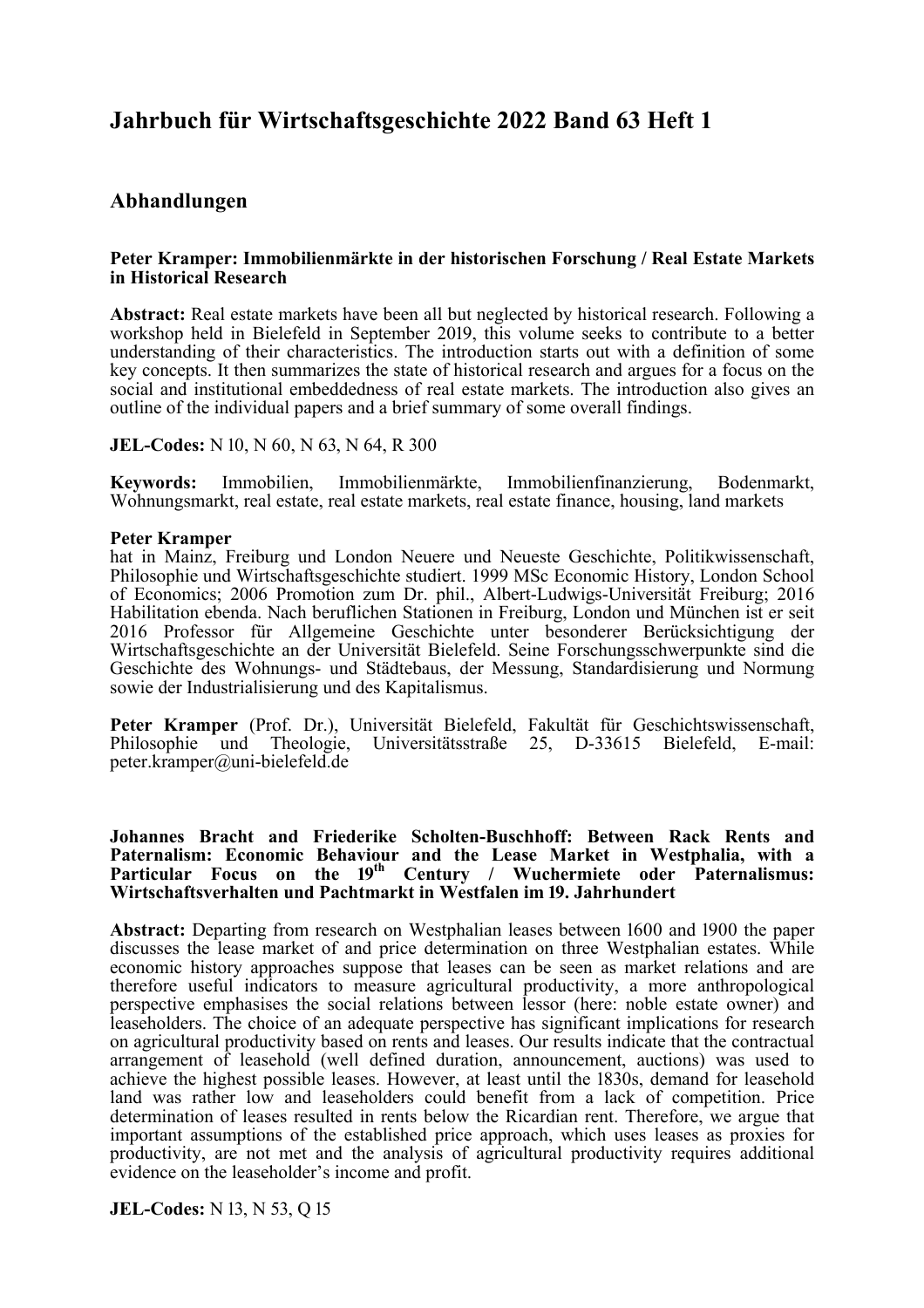**Keywords:** modern economic history, rent, price formation, paternalism, Germany, Adel, Agrargeschichte, Agrargesellschaft, Geschichte des ländlichen Raums, Landpacht, Landwirtschaft, Marktgesellschaft, Rittergut, Wirtschafts- und Sozialgeschichte, Zeitreihenanalyse

### **Johannes Bracht**

has researched proto-industry, resource flows and production factors in rural society and received his doctorate in 2009 at the University of Münster with a thesis on credit and saving in the  $19<sup>th</sup>$  century. Since 2019, he has been working as a project manager and documentary at a provider of information infrastructure for cultural heritage institutions (digiCULT-Verbund eG, Kiel), and is increasingly concerned with record linkage and data interoperability.

### **Friederike Scholten-Buschhoff**

has just finished her PhD at the University of Münster (Institute for Economic and Social History), Germany. She studied history of rural areas, particularly in Westphalia, focusing on the economics of noble estates; 2010 Bachelor of Arts (History/English); 2014 Master of Arts (History); 2014-2018 Project member: "Rural estates in Westphalia and Rhineland, 1650- 1850", University of Münster. Since 2018: Analyst and Consultant at Kynetec Germany.

**Johannes Bracht** (Dr.), Langer Rehm 20, D-24226 Heikendorf, E-mail: johannes.bracht@gmx.de

**Friederike Scholten-Buschhoff** (M.A.), Zum Zehnthof 6, D-59519 Möhnesee, E-mail: Friederike.Scholten@gmx.de

### **Stephan Fasold: (Mal-)practices of Auctioneering on the English Property Market During the 19<sup>th</sup> Century / (Informelle) Praktiken im Auktionswesen auf dem englischen Immobilienmarkt im 19. Jahrhundert**

Abstract: In the 19<sup>th</sup> century, auctions became a widespread form of transaction for real estate in England. Contemporaries viewed auctioning as an effective method for the transaction of land, in terms of price determination and transparency. Contrary to these theoretical assumptions, the article shows that in practice it was not economic efficiency but group interests that played a decisive role in the establishment of the auction mechanism. The article provides an analysis of the formal and informal rules of the auction trade for real estate and argues that  $19<sup>th</sup>$  century real estate auctions did not always lead to optimal results in terms of valuation and allocation because power structures played a greater role in them than auction theory assumes.

**JEL-Codes:** D 44, D 47, R 30

**Keywords:** Auctions, England, 19<sup>th</sup> century, market institutions, real estate market, auction theory, Auktionen, England, 19. Jahrhundert, Marktinstitutionen, Immobilienmarkt, Auktionstheorie

### **Stephan Fasold**

ist wissenschaftlicher Mitarbeiter am Profilbereich Gesellschaft/Wissen/Umwelt der Abteilung Geschichtswissenschaft an der Universität Bielefeld. Zwischen 2018-2021 war er wissenschaftlicher Mitarbeiter des Sonderforschungsbereichs 1288 "Praktiken des Vergleichens. Die Welt ordnen und verändern". Er promoviert zum Thema der Immobilienauktion in England im 19. Jahrhundert. Weiterhin betreibt er den Wissenschaftspodcast "Praktisch Theoretisch".

**Stephan Fasold**, Universität Bielefeld, Fakultät für Geschichtswissenschaft, Philosophie und Theologie, Universitätsstraße 25, D-33615 Bielefeld, E-mail: stephan.fasold@uni-bielefeld.de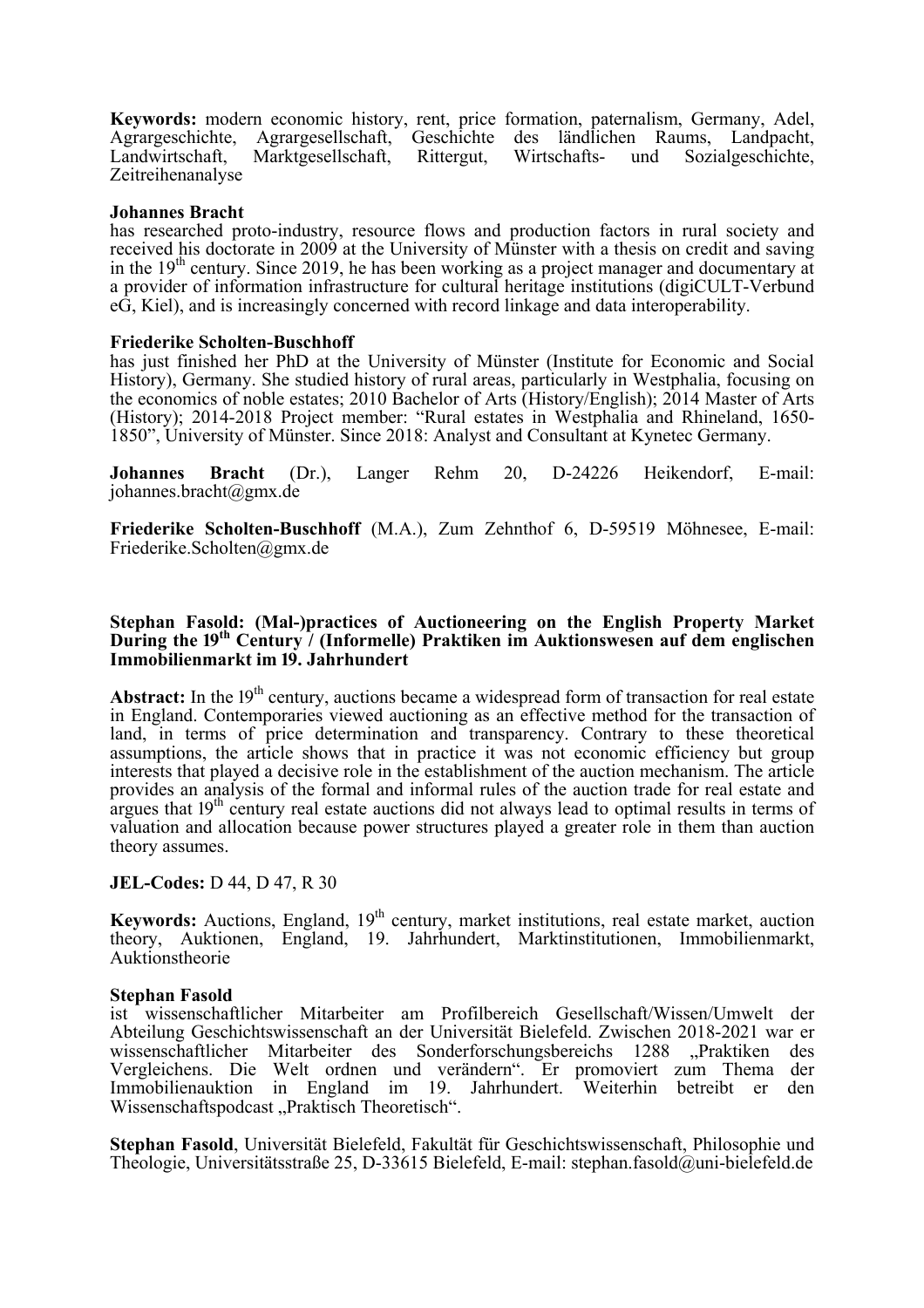### **Kirsten Wandschneider: Financial Markets and Land Redistribution in 19<sup>th</sup> Century East Prussia / Finanzmärkte und Landverteilung in Ostpreußen im 19. Jahrhundert**

Abstract: How did the emerging market for land in the 19<sup>th</sup> century influence land distribution in East Prussia? And how did land markets respond to the emergence of financial institutions that relied on land as collateral but also affected the ease and speed of land transfer?

**Focusing** on the example of a specific financial institution – the East Prussian Landschaft – this paper empirically tests the hypothesis that the Landschaft credit institutes, through their provision of privileged credit, enabled noble estates to expand their landholdings. It also tests whether the existence of Landschaft-credit helped noble estates to remain in the hands of nobles and halted estate sales to the emerging bourgeoisie. The analysis combines several datasets on East Prussian landed estates in  $1796$ ,  $1834$  and  $1882$  and matches these with borrowing records of the East Prussian Landschaft from 1823 and 1829. The study finds that access to Landschaft-credit correlates positively with estate size over the  $19<sup>th</sup>$  century, suggesting that the Landschaft credit institutes did play a role in ownership concentration. The results regarding the transfer of estates from the nobility to the bourgeoisie show a weaker link between Landschaft-credit and ownership status of estate holders.

### **JEL-Codes:** N 13, N 23

**Keywords:** financial markets, land distribution, Pfandbriefe, Finanzmärkte, Landverteilung, Landschaften (Kreditinstitute)

### **Kirsten Wandschneider**

is Assistant Professor of Economics and Economic and Social History at the University of Vienna. Her research focuses on the development of financial markets and institutions, and on macroeconomic policy, especially in Europe. Among other outlets her work has been published in the *Journal of Economic History*, the *Journal of International Economics*, *Cliometrica* and *World Economy.* 

**Kirsten Wandschneider** (Dr.), Department of Economics and Economic and Social History, University of Vienna, Oskar Morgenstern Platz 1, A-1090 Vienna, E-mail: kirsten.wandschneider@univie.ac.at

### **Friederike Sattler: Deutsche Hypothekenbanken zwischen Sicherheitsdenken und**  Spekulationsfieber: Immobilienfinanzierung im Bauboom des späten 19. Jahrhunderts / **German Mortgage Banks Between Safety Thinking and Speculation Fever: Real Estate Finance During the Building Boom of the Late 19th Century**

**Abstract:** German mortgage banks based on stock, more frequently founded from the early 1860s, used the traditional *Pfandbrief* system to cope with the growing tasks of urban and housing construction. Its safety for both creditors as well as debtors of real estate financing depended not least on a clear limitation of business activities. During the building boom of the late  $19<sup>th</sup>$  century, however, many mortgage banks undertook a massive expansion of their business and developed highly complex corporate structures, so that the well-established rules for lending on real estate were increasingly undermined. Using the examples of the "Pommern-" and the "Preußenbankgruppe", the article explores the distortions resulting from the building boom of the late  $19<sup>th</sup>$  century and analyses the economic, penal, and legislative means that were used to solve them. The study concludes that, due to their severity, the crisis phenomena in the real estate market of the 1890s led to a uniform regulation of mortgage banks across the Reich for the first time, which indeed achieved a sustainable stabilization of the *Pfandbrief* system: the price, however, was the isolation of German mortgage banking from developments in Western Europe.

**JEL-Codes:** N 23, N 43, N 63, N 83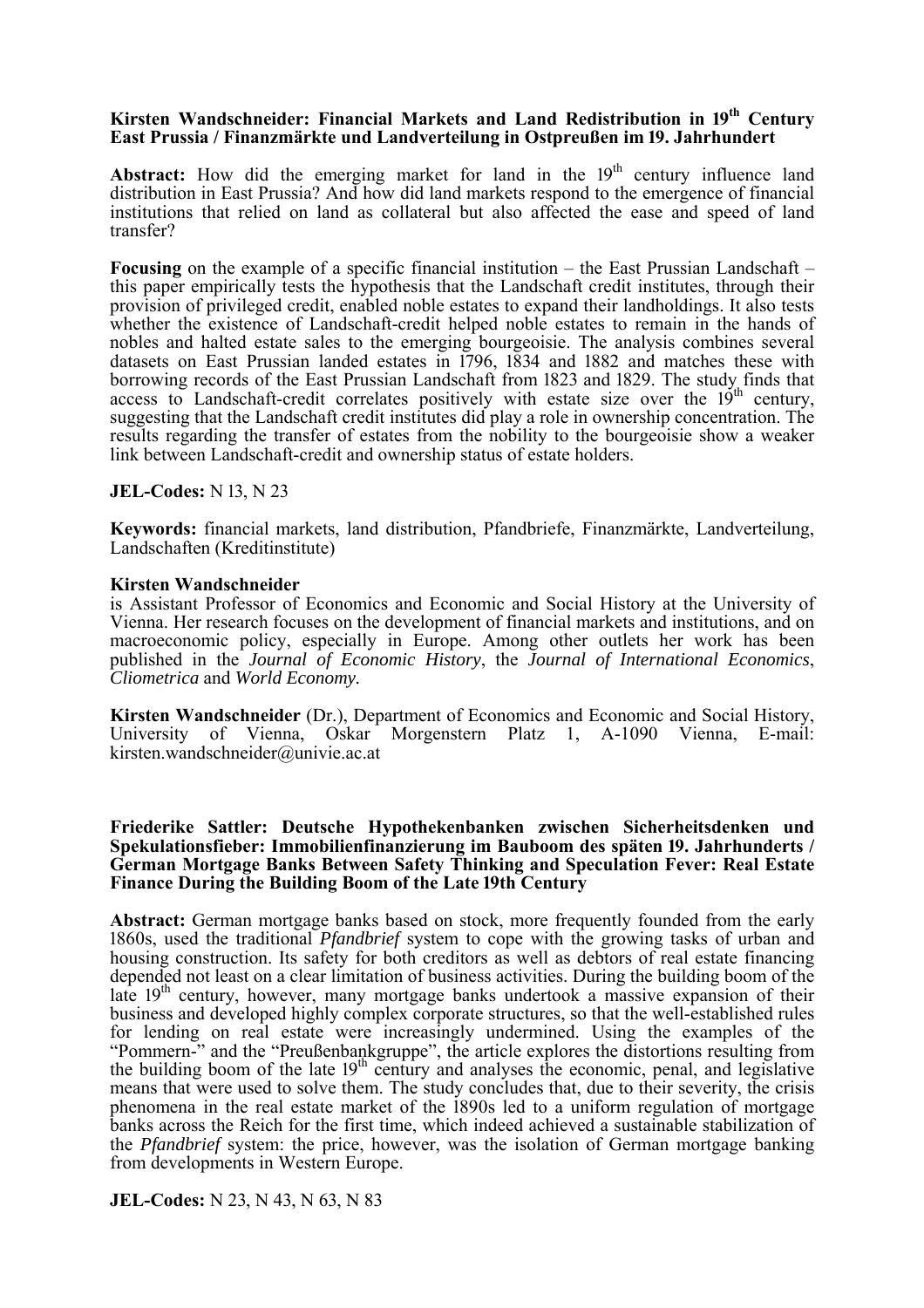**Keywords:** Urbanisierung, Immobilienmärkte, Immobilienfinanzierung, Hypothekenbanken, Pfandbriefsystem, urbanization, real estate markets, real estate financing, mortgage banks

#### **Friederike Sattler (PD Dr. phil.)**

wurde an der Freien Universität Berlin in Wirtschaftsgeschichte promoviert und an der Goethe-Universität Frankfurt am Main in Neuerer Geschichte habilitiert. Sie ist wissenschaftliche Mitarbeiterin der Historischen Kommission bei der Bayerischen Akademie der Wissenschaften und dort in dem Editions- und Forschungsprojekt "Deutschlands weltwirtschaftliche Verflechtungen im 19. und 20. Jahrhundert" tätig. Zahlreiche Veröffentlichungen zur modernen Wirtschafts-, Sozial- und Finanzgeschichte, u.a. über die europäischen Wirtschaftseliten und die langfristige Entwicklung von Wertpapiermärkten. 2019 erschienen *Herrhausen: Banker, Querdenker, Global Player. Ein deutsches Leben*  (München: Siedler) und *Der Pfandbrief 1769*-*2019. Von der preußischen Finanzinnovation zur Covered Bond Benchmark* (Stuttgart: Franz Steiner); 2021 folgte die gemeinsam mit Patrick Bormann erarbeitete Studie *Die DZ HYP. Eine genossenschaftliche Hypothekenbank zwischen Tradition und Wandel 1921-2021* (München: C. H. Beck).

**Friederike Sattler** (PD Dr.), Goethe-Universität Frankfurt am Main, Historisches Seminar, Wirtschafts- und Sozialgeschichte, Norbert-Wollheim-Platz 1, D-60629 Frankfurt am Main, E-mail: sattler@em.uni-frankfurt.de

#### **Felix Schroeter: Glücksspiel oder ökonomisches Werturteil mit Folgen? Der**  kaiserzeitliche Immobilienmarkt und Rudolph Eberstadts Begriff der "reinen" **Spekulation / Gambling or Economic Value Judgment With Consequences? The Imperial Real Estate Market and Rudolph Eberstadt's Concept of 'Pure' Speculation**

**Abstract:** Despite his prominence in the socio-political debate on the German housing market before the First World War, Rudolph Eberstadt's  $(1856-1922)$  concept of speculation is largely ignored today by German scholars of economics and economic history. Accordingly, speculative operations on markets are seen rather to determine economic values than to merely assess them. Through the channel of the prevailing institutions of credit and property, they determine future values as well as the modalities of how the real economy will produce their corresponding equivalents. Eberstadt's conceptual works on the general notion of speculation rely on his institutional-economic investigation of the housing market in metropolitan areas. He conceives loan-financed speculative deals as a legally backed instrument of redistribution, which serves the private sector to realize capital gains from mere value assessments. His approach critically highlights the normative power of financial liabilities from a politico-economic perspective. The severe criticism that this approach evoked on the part of market-liberal economists may explain why academics largely ignore Eberstadt's insights today.

### **JEL-Codes:** B 3, G 21, G 23, G 28, K 22, K 25, N 23, N 93

**Keywords:** ökonomische Ideengeschichte, Finanzmarktregulierung, Spekulation, Immobilienmärkte, Bodenspekulation, Bewertung; economic thought, financial market regulation, speculation, real estate markets, real estate speculation, value assessment

#### **Felix Schroeter**

Studium der Politischen Ökonomie und Ideengeschichte an der Universität Konstanz und ENS Lyon. 2016-2019 wissenschaftlicher Mitarbeiter an der Universität Hamburg, Lehrstuhl für Wirtschaftsgeschichte und Geschichte der VWL. 2020 Promotion zum Dr. rer. pol. Der vorliegende Beitrag ist ein Teil der kumulativen Dissertationsschrift ("Die wertende Ökonomie. Drei Beiträge aus der ökonomischen Ideengeschichte").

**Felix Schroeter (**Dr. rer. pol.)**,** Gabriel-von-Seidl-Straße 69, D-82031 Grünwald, E-mail: felixschroeter@web.de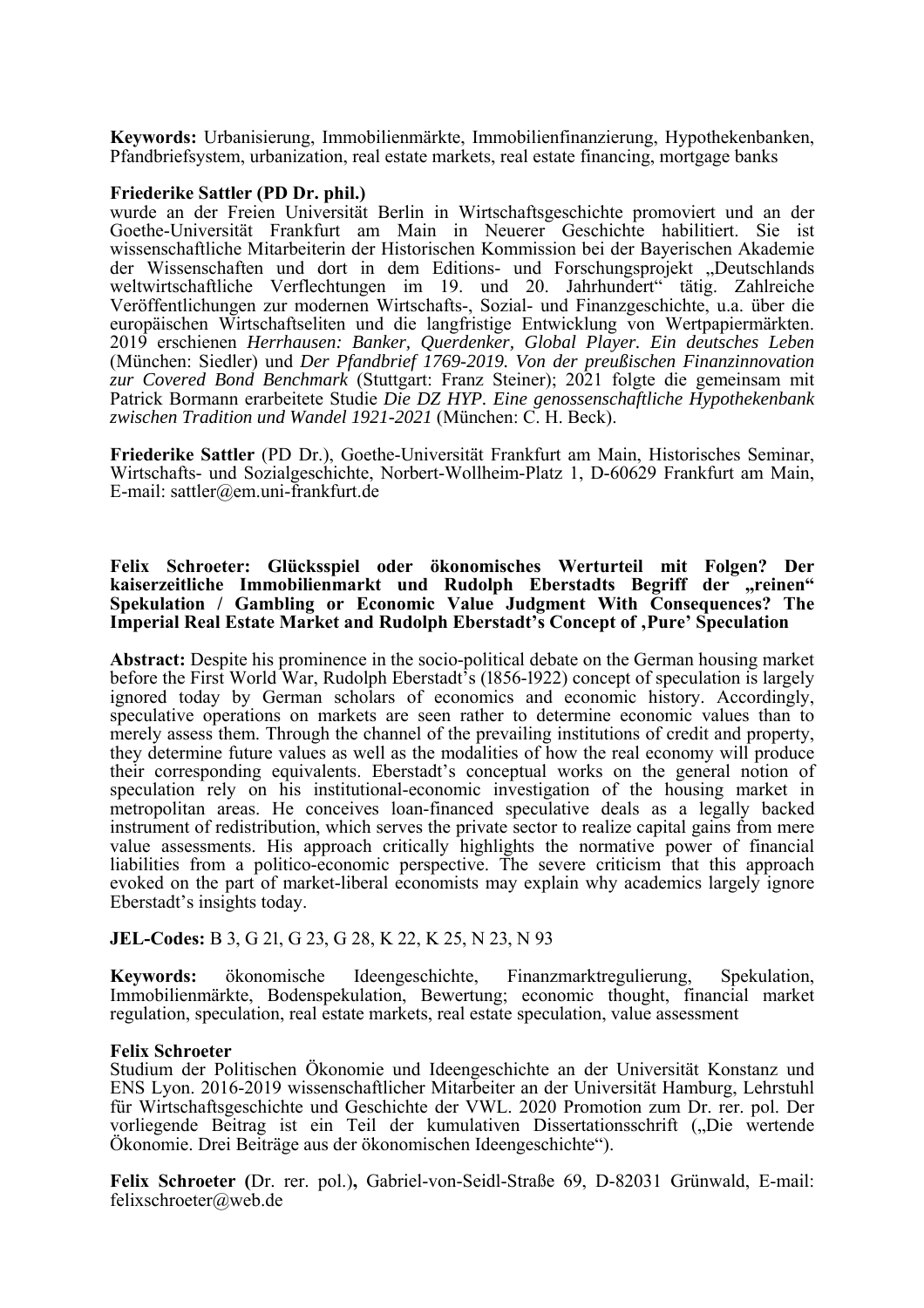### **Anna Grotegut: Gegen Immobilienspekulation und steigende Mieten? Die Wertzuwachssteuer im Deutschen Reich 1911–1913 / Countering Real Estate Speculation** and Rising Rents? The Increment Value Tax in the German Empire 1911–1913

**Abstract:** This article focuses on the reasons for the introduction and rapid abolition of the increment value tax on real estate in Germany between 1911 and 1913. It examines the interplay between the land reformers who campaigned for the tax and the political situation that made it possible for all parties to support an increment value tax. It highlights the fact that the tax neither fulfilled the land reform goal of combating speculation nor generated enough revenue, as was criticised. Nevertheless, the tax was exceptional because it represented the first direct financial relationship between the Empire and the municipalities. A changed political landscape made the introduction of a property tax possible, which in the eyes of many made the increment value tax redundant.

### **JEL-Codes:** H 20, H 71, N 43, R 52

**Keywords:** Keywords: Besteuerung, taxation, Bodenreform, land reform, Immobilien, real estate, Wertzuwachs, increment value

### **Anna Grotegut**

ist Doktorandin am Profilbereich Gesellschaft/Wissen/Umwelt der Abteilung Geschichtswissenschaft an der Universität Bielefeld. Sie war von 2018-2021 wissenschaftliche Mitarbeiterin des Sonderforschungsbereichs 1288 "Praktiken des Vergleichens. Die Welt ordnen und verändern". In ihrer Dissertation untersucht sie die Besteuerung von städtischen Immobilien in Deutschland und Großbritannien zwischen 1870 und 1950.

**Anna Grotegut,** Universität Bielefeld, Fakultät für Geschichtswissenschaft, Philosophie und Theologie, Universitätsstr. 25, D-33615 Bielefeld, E-mail: anna.grotegut@uni-bielefeld.de

### **Sebastian Kohl: The Great De-Mortgaging: the Retreat of Life Insurances From Housing Finance in US-German Historical Perspective / "Great De-Mortgaging": der Rückzug der Lebensversicherer aus der Wohnungsfinanzierung im deutschamerikanischen Vergleich**

**Abstract:** Recent research in economic history has found that mortgage debt in relation to GDP has taken off in the historical long run ("great mortgaging"), as growing banking assets have been redirected into mortgage credit. This paper maps the parallel long-run investment history of private (life) insurance as the much overlooked second pillar of the financial system. Drawing on in-depth studies of the US and Germany, it finds that a "great demortgaging" took place in insurers' portfolios, with mortgages falling from up to  $90$  percent in the  $19<sup>th</sup>$  century to below 5 percent today in favor of fixed-income securities. A parallel shift to secondary mortgage bonds has hardly offset this decline, while direct real estate remained largely a residual investment class. Banks' great mortgaging is thus partly an institutional substitution effect. The paper sees insurers' asset shift itself as mainly driven by long-run changes in capital demand and competition with banks and pension funds. It extends these findings to other long-term institutional investors and other OECD countries in the historical long run.

### **JEL-Codes:** G 22, N 20

**Keywords:** insurance, economic history, mortgages, housing, Versicherung, Wirtschaftsgeschichte, Hypotheken, Wohnungsmärkte

### **Sebastian Kohl**

ist Senior Researcher im Bereich Wirtschaftssoziologie und politische Ökonomie am Kölner Max-Planck Institut für Gesellschaftsforschung. Zuvor arbeitete er an der Sciences Po Paris,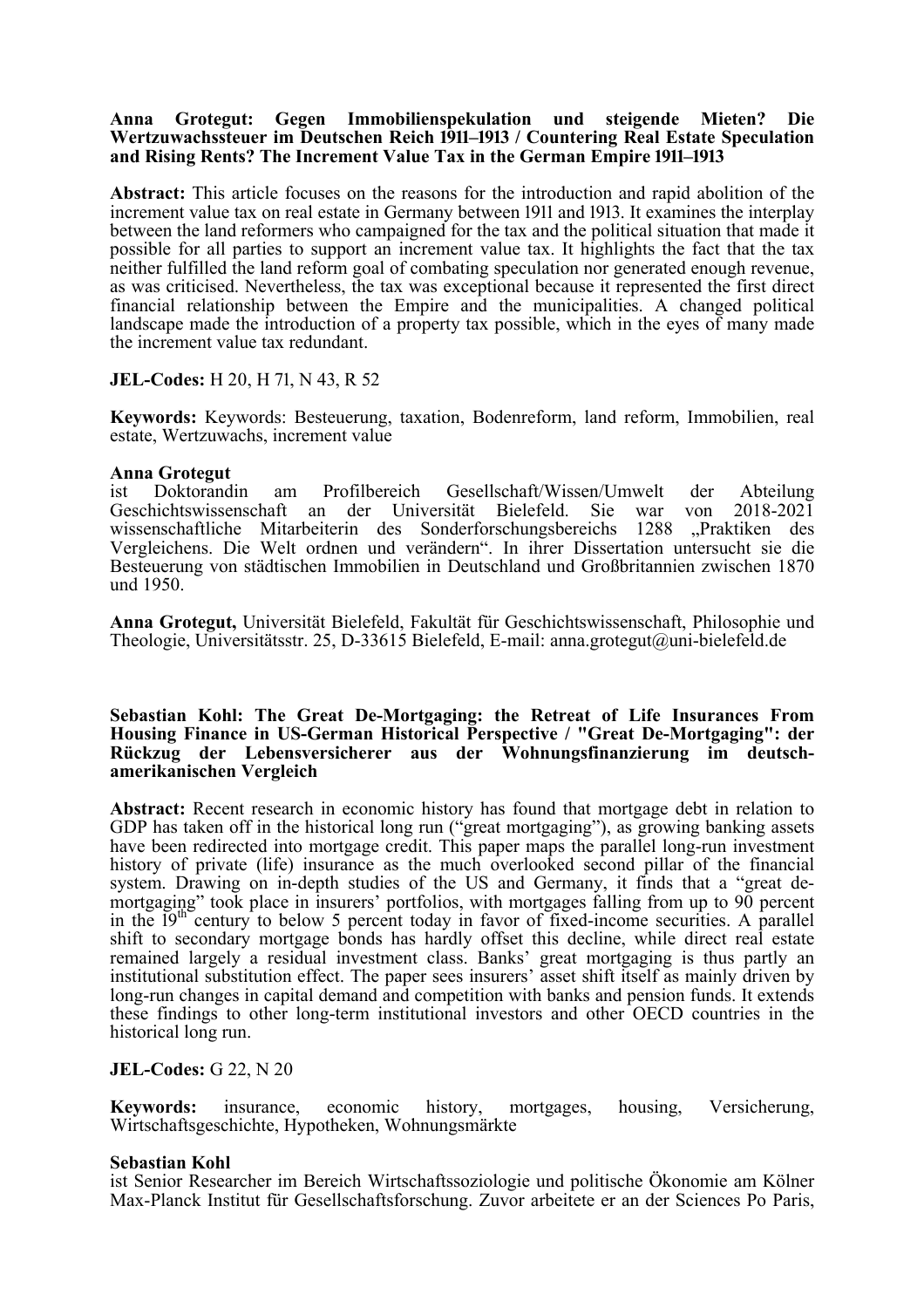der Universität Uppsala und in Harvard. Seine Forschungsthemen umfassen Wohnungs-, Finanz- und Versicherungsmärkte. Er publizierte in den Zeitschriften Socio-Economic Review, Urban Studies und Housing Studies. Sein Buch "Homeownership, Renting and Society: Historical and Comparative Perspectives" erschien 2017 bei Routledge.

**Sebastian Kohl** (Dr.), Max Planck Institut für Gesellschaftsforschung, Paulstr. 3, D-50676 Köln and FU Berlin (John-F.-Kennedy Institut), E-mail: sebastian.kohl@fu-berlin.de

## **Forschungs- und Literaturberichte**

### **Christophe Farquet: In the Shadow of the Golden Calf. The Swiss Confederation and the German Reich During the Twenties / Im Schatten des Goldenen Kalbes. Die Schweizerische Eidgenossenschaft und das Deutsche Reich in den 20er Jahren**

**Abstract:** The article offers the first comprehensive account of relations between Germany and Switzerland in the years 1919 to 1931 based on archival sources from both countries. Emphasising the interaction between finance and diplomacy, it provides new insights into the role played by the Swiss offshore centre for the German Reich after the First World War. During the inflationist period of  $1919-1923$ , as well as in the crisis of  $1929-1931$ , Switzerland, like the Netherlands, welcomed a huge amount of wealth from Germany while at the same time becoming an important creditor of the Reich. These developments had a significant impact on German internal and foreign policies at the time. Nevertheless, the article article argues that, despite the intensity of financial flows, Switzerland pursued a diplomatic course that was more plurilateral than the Netherlands. Even during the second part of the 1920s, when Swiss capital was placed on the German market in massive dimensions, there was no German orientation in Swiss foreign policy similar to what had happened in the years before the First World War. Switzerland's foreign relations became more neutral during the 1920s. This article consequently proposes a nuanced perspective on the role of the small European countries in German foreign policy, highlighting the need to differentiate between them in spite of their common features and to consider, in a non-deterministic way, the interaction between finance and diplomacy.

### **JEL-Codes:** F 30, N 24, N 44

**Keywords:** Switzerland, Germany, International Relations, interwar, capital flight, banking, Schweiz, Deutschland, Internationale Beziehungen, Zwischenkriegszeit, Kapitalflucht, Banken

### **Dr. Christophe Farquet**

is a Swiss National Science Foundation Researcher at the University of Fribourg. Previously, he has taught at the University of Lausanne and the University of Geneva. In 2018-2019, he was an invited scholar at the University of Cambridge and at the Centre d'histoire de Paris Sciences-Po. Since 2020, he has been conducting a project about the relations between Switzerland and Allied countries (1914-1945) in Washington DC and in Paris. His last book, which addressed the history of the Swiss tax haven throughout the  $20<sup>th</sup>$  Century, was published by the Presses de Sciences-Po in 2018.

**Christophe Farquet** (Dr.), Université Paris 3 – Sorbonne nouvelle, 16, Rue Augereau, F-75007 Paris, E-mail: chr.farquet@gmail.com